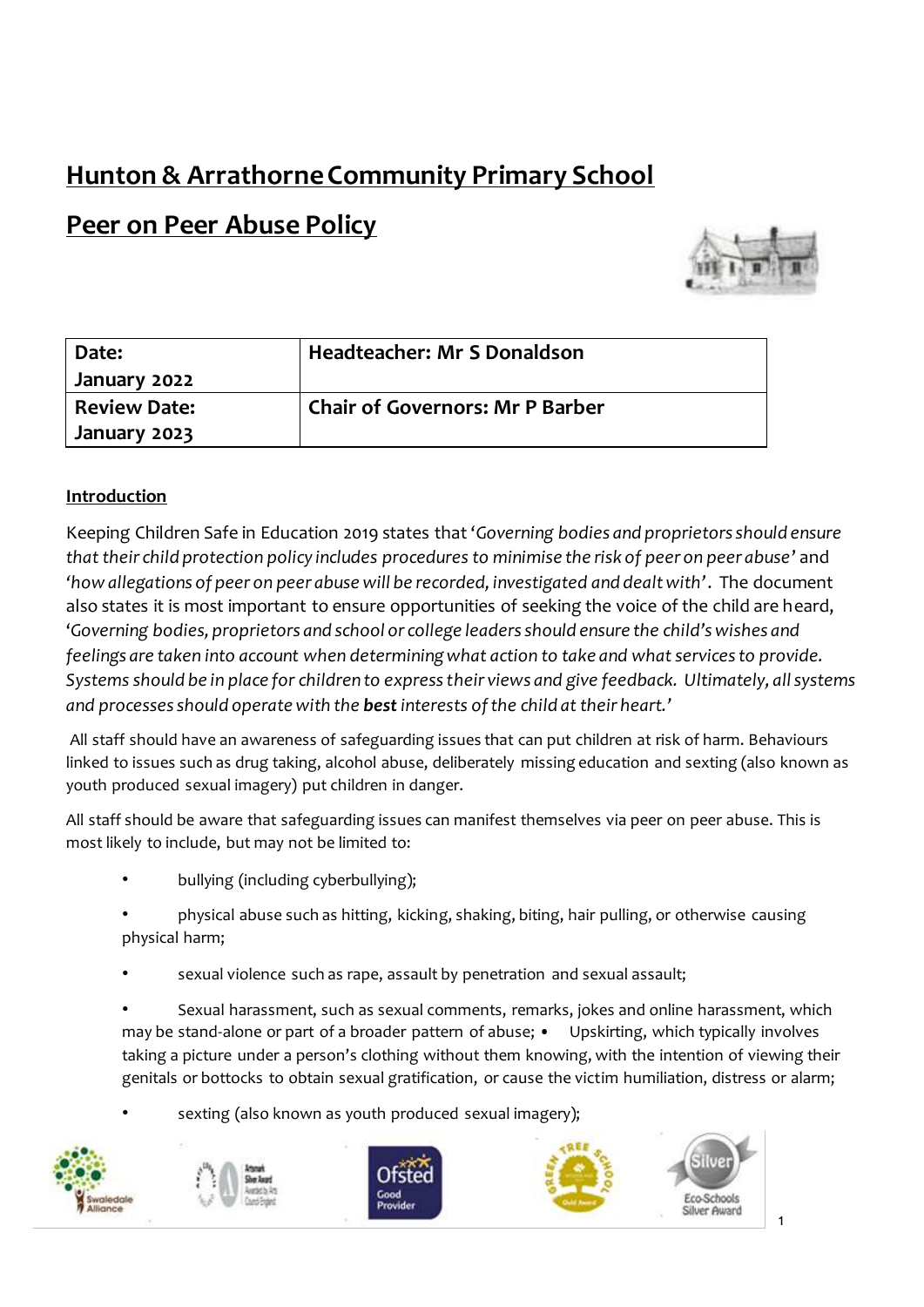initiation/hazing type violence and rituals.

At Hunton & Arrathorne Community Primary School we are committed to the prevention, early identification and appropriate management of peer on peer abuse.

In particular ensuring that our school staff protect our children by, wherever possible being aware of the nature and level of risk that children are exposed to, having a clear and comprehensive strategy specific to that child's safeguarding context and having a whole school contextual safeguarding approach to preventing and responding to peer on peer abuse. This policy is preventative in its response to peer on peer abuse by raising awareness of issues, supporting staff in identifying them with children, and providing appropriate response and intervention that is followed consistently across the whole school workforce. This policy will also encourage parents to share information about any risk of harm to their child and be clear on the school's expectations of how this will be managed. (Farrer and Co. 2019)

All staff and governors have signed to say that they have read, understood and agreed to work within this policy framework and parents have access to this policy.

This policy will be updated annually.

## **Purpose and Aim**

'*Research has shown that many children who present with harmful behaviour towards others, in the context of peer-on-peer abuse, are themselves vulnerable and may have been victimised by peers, parents or adults in the community prior to their abuse of peers' (Farrer and Co, 2019)*

Children and young people may be harmful to one another in a number of ways which would be classified as peer on peer abuse. The purpose of this policy is to explore the many forms of peer on peer abuse and include a planned and supportive response to the issues.

At Hunton & Arrathorne Community Primary School we have the following policies in place that should be read in conjunction with this policy:

Child Protection Policy Anti-Bullying Policy AUP / E-Safety Policy Data Protection Policy Safeguarding Policy Children Missing from Education Policy Behaviour Policy

## **Framework and Legislation**

This policy is supported by the key principles of the Children's Act 1989 that the child's welfare is paramount. Another key document that focuses adult thinking towards the views of the child is Working Together To

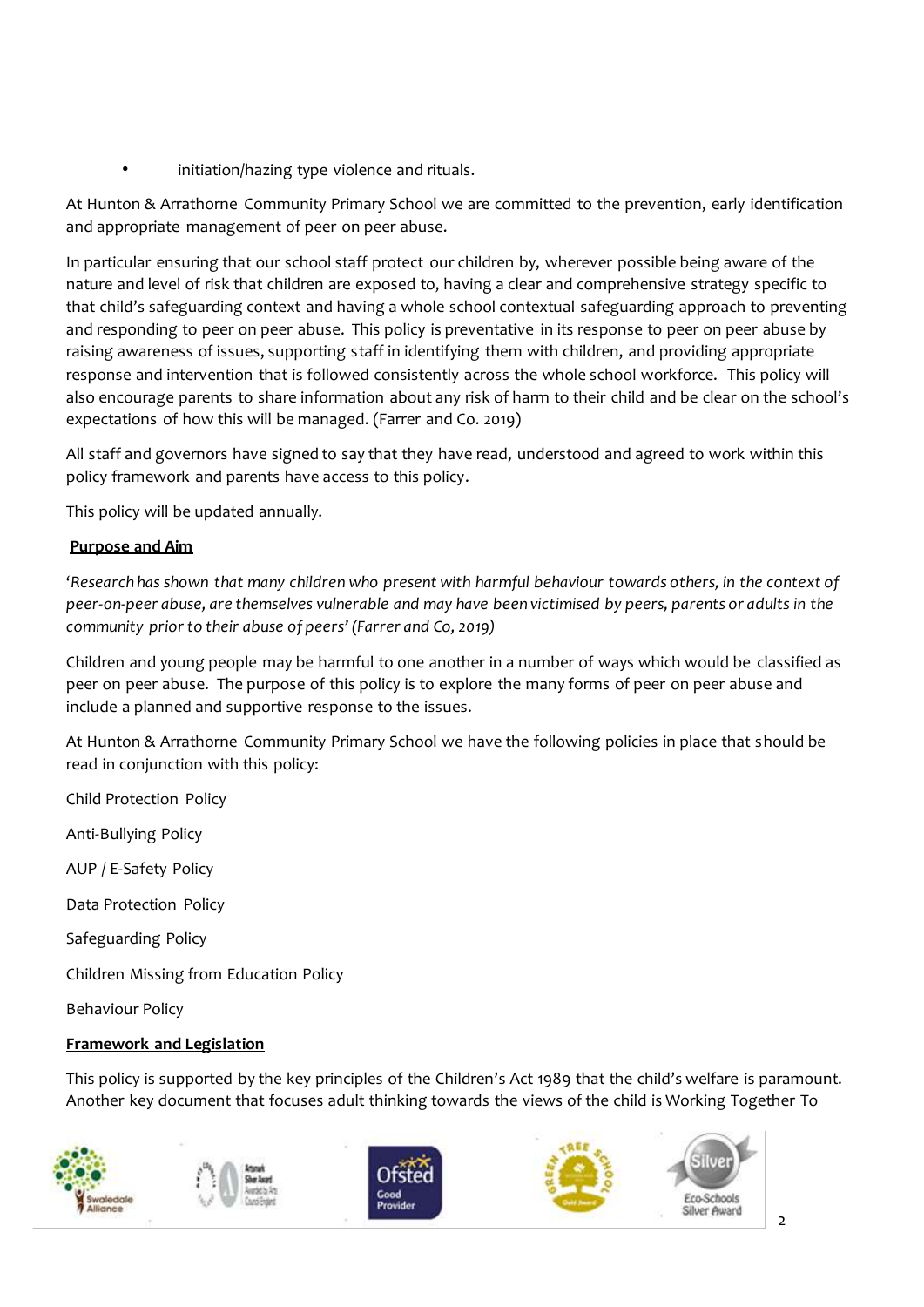Safeguarding Children 2018, highlighting that every assessment of a child, should '*reflect the unique characteristics of the child within their family and community context'* (Working Together To Safeguard Children, 2018:28). This is clearly echoed by Keeping Children Safe in Education 2019 through ensuring procedures are in place in schools and settings to hear the voice of the child and to be mindful of the contexts children live in.

## **Preventative Strategies for Schools and Settings Recognition**

For all schools and settings, it is important to develop appropriate strategies in order to prevent the issue of peer on peer abuse rather than only manage the issues in a reactive way.

Firstly, and most importantly for schools and settings is recognition that peer on peer abuse can and will occur on any site even with the most stringent of policies and support mechanisms. In which case it is important to continue to recognise and manage such risks and learn how to improve and move forward with strategies in supporting young people to talk about any issues and through sharing information with all staff. This involves staff analysing any incidents for trends, patterns and identifying any areas around the setting that may appear to be 'less safe'. Staff should also have access to regular CPD and training to ensure a consistent approach to managing peer on peer issues.

# **A Safe Environment to share concerns alongside a Positive Curriculum**

It is important that each school/setting has an open environment where young people feel safe to share information about anything that is upsetting or worrying them. This can be strengthened through a strong and positive PHSE/SMSC curriculum that tackles such issues as prejudiced behaviour and gives children an open forum to talk things through rather than seek one on one opportunities to be harmful to one another.

To enable such an open and honest environment it is necessary to ensure the whole workforce and governing body feels confident and enabled to talk about issues and challenge perceptions of young people including use of inappropriate language and behaviour towards one another. In order to create such an environment, it is necessary for whole staff training and CPD around abusive behaviours and talking to young people in a way that continues to create an open and honest environment without prejudice. It is incredibly important that staff do not dismiss issues as 'banter' or 'growing up' or compare them to their own experiences of childhood. It is necessary that staff consider each issue and each individual in their own right before taking action. If staff minimise the concerns raised it may result in a young person seeking no further help or advice. Staff must also feel enabled to discuss issues about online access and support and reinforce appropriate behaviours online including understanding why age limits are in place on social media platforms, encouraging children to share online concerns, talking about issues that have happened in an open forum and working closely with parents. (Farrer and co, 2019)

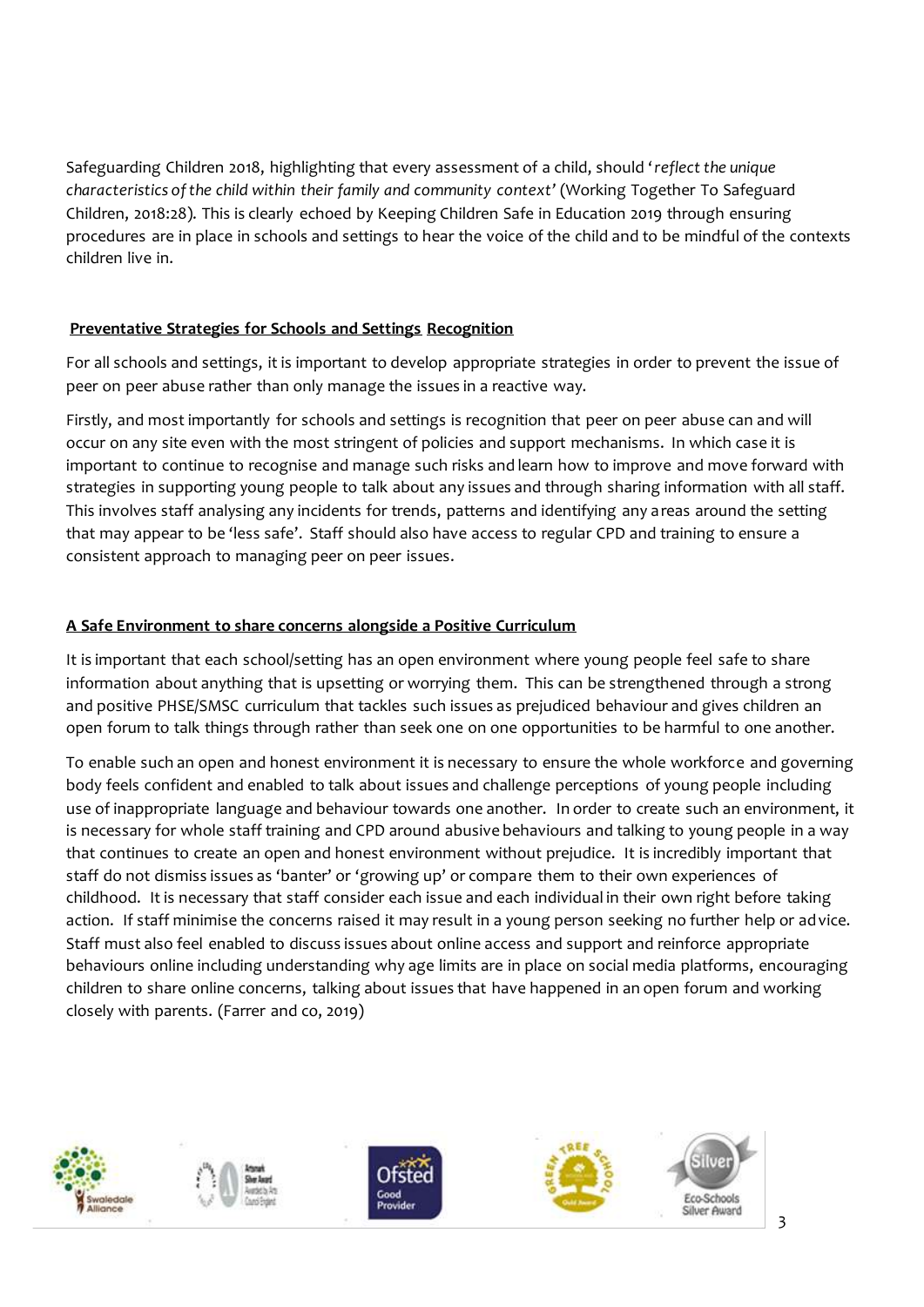## **Signposting**

It is important that signposting is available to young people in the event that they don't feel confident raising an issue to staff or a peer. It is useful to have a resource board with support services on a wide range of issues so young people can seek their own solutions should they wish to. In the same way external services or support programmes could be brought in to talk to young people about specific issues in support of the prevention of peer on peer abuse.

## **Forums for Children to Make Changes/Have Their Voice Heard**

It is useful to ensure young people are part of changing their circumstances and that of the procedures within schools. Having a school council and pupil voice and encouraging young people to support changes and develop 'rules of acceptable behaviour' will go far in helping to create a positive ethos in school and one where all young people understand the boundaries of behaviour before it becomes abusive.

## **Partnership Working**

Multi agency working can consolidate in house procedures in schools/settings. By accessing advice, support and guidance, effective decisions can be made in collaboration to improve outcomes for children who may be at risk of harm. Seeking advice and guidance can act as a preventative measure so that the right course of action is taken at the earliest opportunity. It is also necessary that the school/setting actively refers concerns/allegations of peer on peer abuse where necessary to front door services/children's social care and the police where appropriate. This is particularly important because peer on peer abuse can be a complex issue, and even more so where wider safeguarding concerns exist. It is often not appropriate for one single agency (where the incident cannot be managed internally) to try to address the issue alone – it requires effective partnership working (Farrer and Co. 2019).

Schools which excel at tackling bullying (and peer abuse) have created an ethos of good behaviour where pupils treat one another and the school staff with respect because they know that this is the right way to behave. That culture extends beyond the classroom to the corridors, the dining hall, the playground, and beyond the school gates including travel to and from school. Values of respect for staff and other pupils, an understanding of the value of education, and a clear understanding of how our actions affect others permeate the whole school environment and are reinforced by staff and older pupils who set a good example to the rest. (Preventing and Tackling Bullying 2017).

## **What is Peer on Peer Abuse?**

For these purposes, peer on peer abuse is any form of physical, sexual, emotional and financial abuse, and coercive control, exercised between children and within children's relationships (both intimate and nonintimate), friendships and wider peer associations. Peer on peer abuse can take various forms, including:

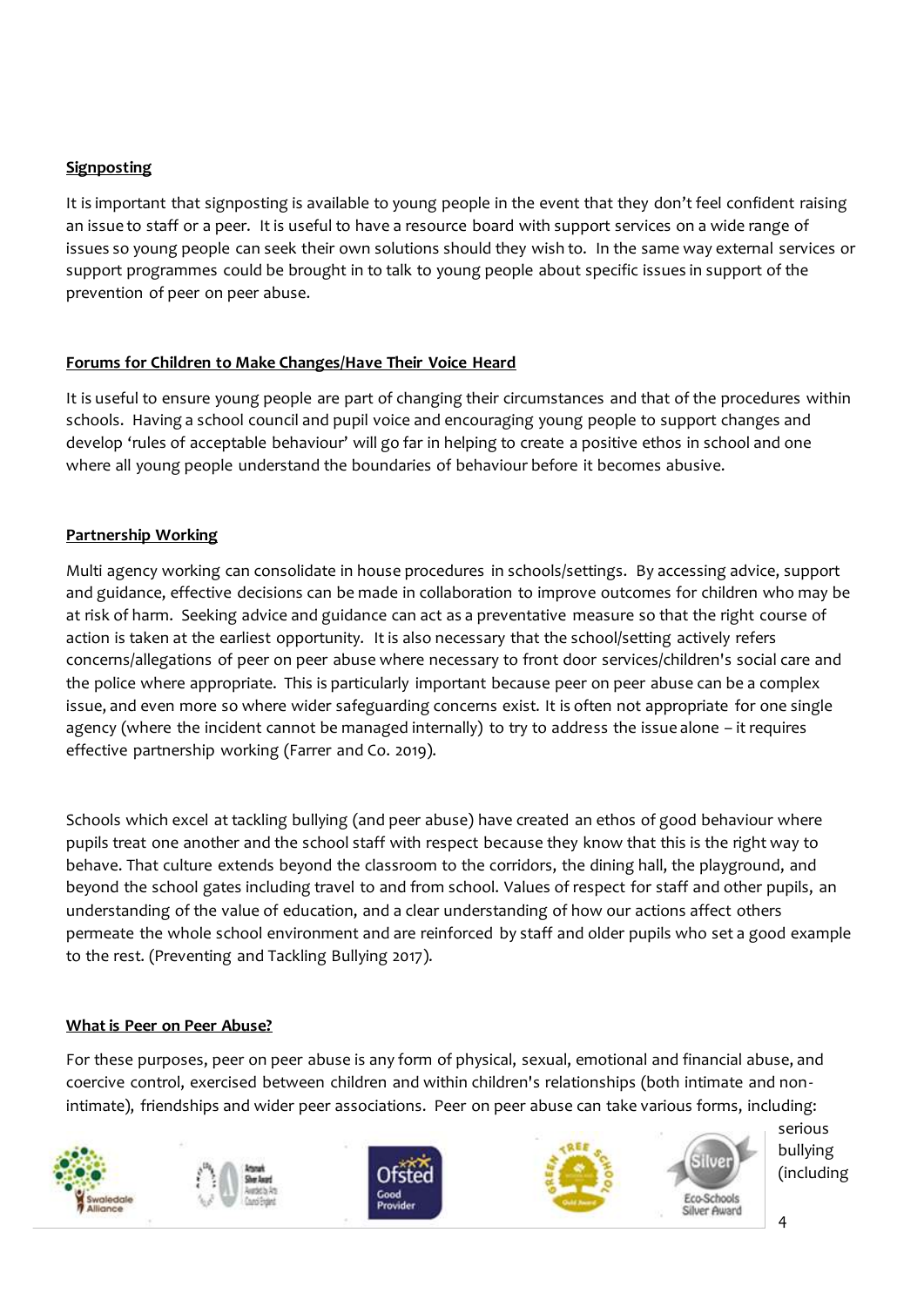cyber-bullying), relationship abuse, domestic violence, child sexual exploitation, youth and serious youth violence, harmful sexual behaviour, and/or gender-based violence. Children's experiences of abuse and violence are rarely isolated events, and they can often be linked to other things that are happening in their lives and spaces in which they spend their time. Any response to peer on peer abuse therefore needs to consider the range of possible types of peer on peer abuse set out above and capture the full context of children's experiences. This can be done by adopting a Contextual Safeguarding approach and by ensuring that our response to incidents of peer-on-peer abuse takes into account any potential complexity (Farrer and Co. 2019).

Abusive behaviour can happen to pupils in schools and settings and it is necessary to consider what abuse is and looks like, how it can be managed and what appropriate support and intervention can be put in place to meet the needs of the individual and what preventative strategies may be put in place to reduce further risk

of harm. This means adopting a **whole school community contextual safeguarding approach** by ensuring all staff: understand how a child's wider context may have impact on them; contribute to creating a strong safeguarding culture in school by following policies that address peer on peer abuse and harmful attitudes; promote healthy relationships and attitudes to gender/sexuality; support the school by identifying 'less safe' areas in school; access training on bias and stereotyped assumptions; be alert to changes in children's behaviour and seek appropriate responses to concerns shared. (Farrer and Co, 2019)

Research suggests that peer on peer abuse is one of the most common forms of abuse affecting children in the UK (Farrer and Co, 2019). Abuse is abuse and should never be tolerated or passed off as 'banter' or 'part of growing up'. Equally, abuse issues can sometimes be gender specific e.g. girls being sexually touched/assaulted and boys being subject to initiation/hazing type violence (KCSIE 2019). Research suggests that peer on peer abuse may affect boys differently from girls, and that this difference may result from societal norms (particularly around power, control and the way in which femininity and masculinity are constructed) rather than biological make-up. Barriers to disclosure will also be different. As a result, schools need to explore the gender dynamics of peer on peer abuse within their settings and recognise that these will play out differently in single sex, mixed or gender imbalanced environments (Farrer and Co. 2019).

It is important to consider the forms abuse may take and the subsequent actions required.

# **Children with Special Educational Needs**

Children with special educational needs (SEN) and disabilities can face additional safeguarding challenges. These can include:

- assumptions that indicators of possible abuse such as behaviour, mood and injury relate to the child's disability without further exploration;
- being more prone to peer group isolation than other children;

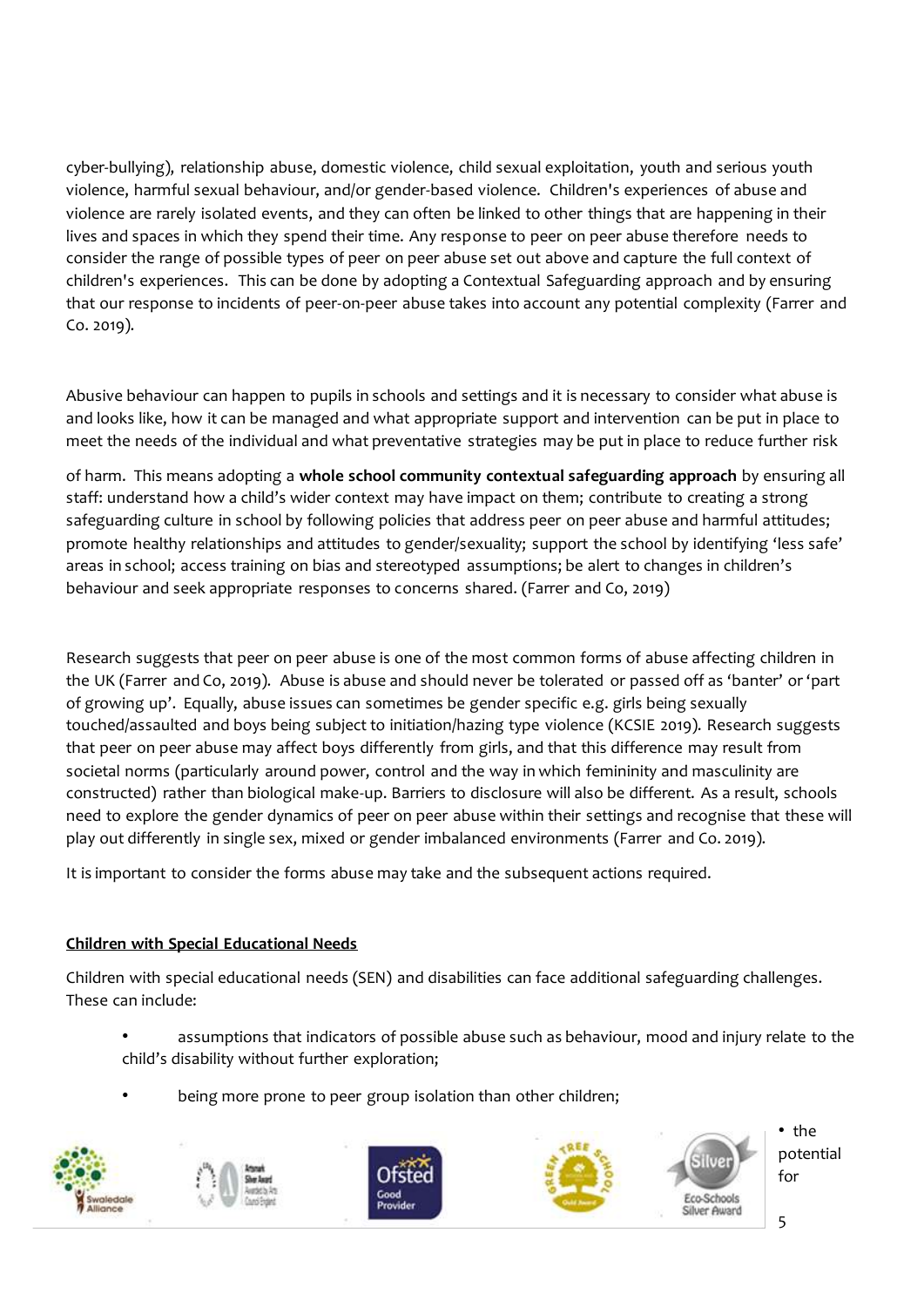children with SEN and disabilities being disproportionally impacted by behaviours such as bullying, without outwardly showing any signs; and

• communication barriers and difficulties in overcoming these barriers.

To address these additional challenges, schools and colleges should consider extra pastoral support for children with SEN and disabilities particularly when investigating any form of peer on peer abuse.

(KCSIE, 2019)

## **Language**

For the purposes of this policy the language used will refer to *alleged* victims and *alleged* perpetrators, this is to ensure that children are not given 'labels' about their behaviour unfairly and without any full and thorough conclusive investigation. The language used to children and parents in the reporting of any incidents that may have occurred could impact on any future rehabilitation of children and young people following any investigations that may occur. The use of words such as victim and perpetrator can be both inflammatory and distressing for children and their parents.

## **Types of Abuse**

There are many forms of abuse that may occur between peers and this list is not exhaustive. Each form of abuse or prejudiced behaviour is described in detail followed by advice and support on actions to be taken.

## **Physical Abuse e.g. (biting, hitting, kicking, hair pulling etc.)**

Physical abuse may include, hitting, kicking, nipping, shaking, biting, hair pulling, or otherwise causing physical harm to another person. There may be many reasons why a child harms another and it is important to understand why a young person has engaged in such behaviour, including accidently before considering the action or punishment to be undertaken.

## **Sexually Harmful Behaviour/Sexual Abuse e.g. (inappropriate sexual language, touching, sexual assault etc.)**

Sexually harmful behaviour from young people is not always contrived or with the intent to harm others. There may be many reasons why a young person engages in sexually harmful behaviour and it may be just as distressing to the young person who instigates it as well as the young person it is intended towards. Sexually harmful behaviour may range from inappropriate sexual language, inappropriate role play, to sexually touching another, sexual assault, rape or abuse.

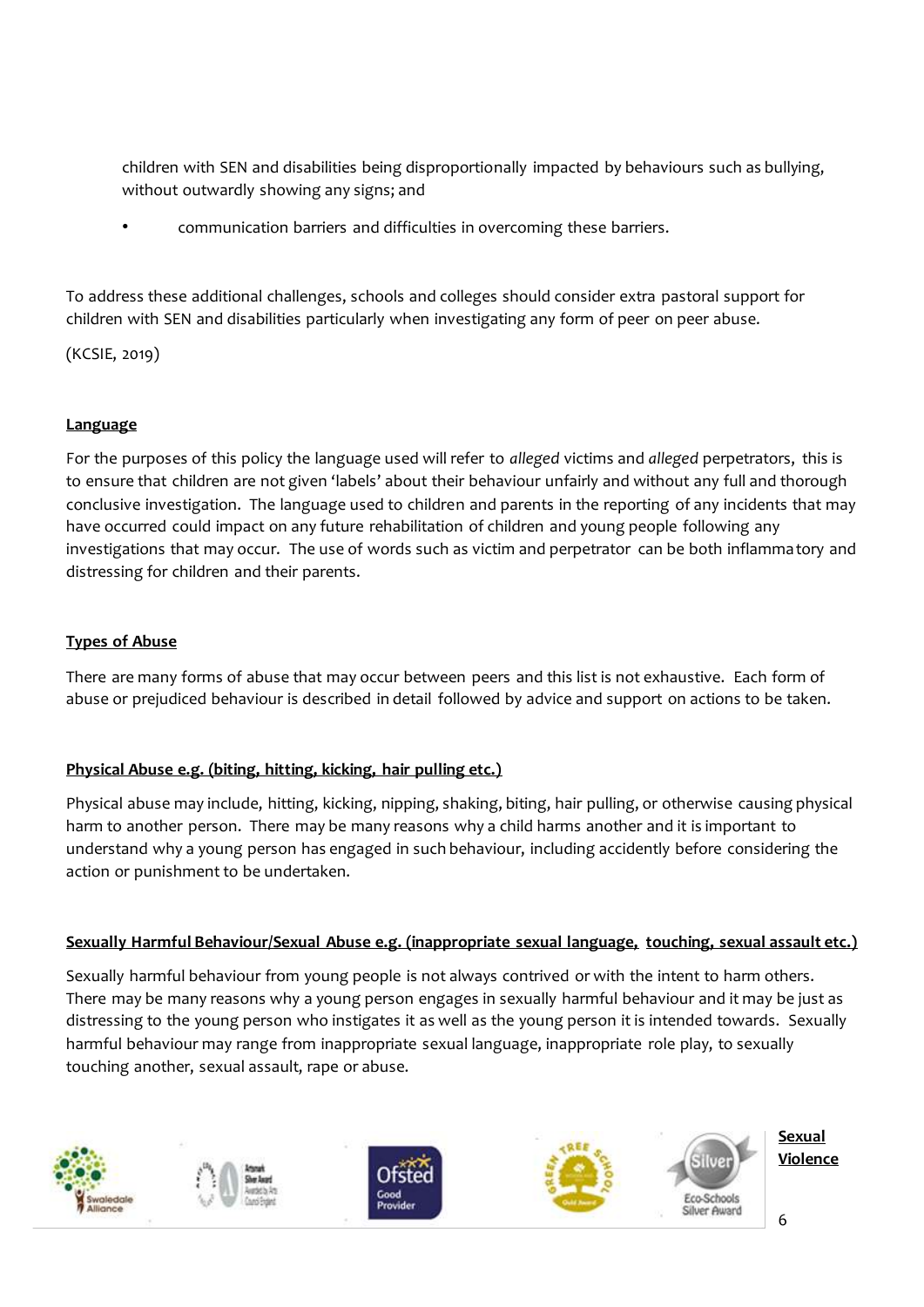Sexual violence refers to sexual offences under the Sexual Offences Act 2003 as described below:

Rape: A person (A) commits an offence of rape if: he intentionally penetrates the vagina, anus or mouth of another person (B) with his penis, B does not consent to the penetration and A does not reasonably believe that B consents.

Assault by Penetration: A person (A) commits an offence if: s/he intentionally penetrates the vagina or anus of another person (B) with a part of her/his body or anything else, the penetration is sexual, B does not consent to the penetration and A does not reasonably believe that B consents.

Sexual Assault: A person (A) commits an offence of sexual assault if: s/he intentionally touches another person (B), the touching is sexual, B does not consent to the touching and A does not reasonably believe that B consents.

What is consent? Consent is about having the freedom and capacity to choose. Consent to sexual activ ity may be given to one sort of sexual activity but not another, e.g. to vaginal but not anal sex or penetration with conditions such as wearing a condom. Consent can be withdrawn at any time during sexual activity and each time activity occurs. Someone consents to vaginal, anal or oral penetration only if s/he agrees by choice to that penetration and has the freedom and capacity to make that choice.

## **Sexual Harassment**

Sexual harassment means 'unwanted conduct of a sexual nature' that can occur online and offline. In referencing sexual harassment, it is in the context of child on child sexual harassment. Sexual harassment is likely to: violate a child's dignity, and/or make them feel intimidated, degraded or humiliated and/or create a hostile, offensive or sexualised environment (KCSIE 2019).

Sexual harassment can include:

- Sexual comments, such as; telling sexual stories, making lewd comments, making sexual remarks about clothes and appearance and calling someone sexualised names;
- Sexual 'jokes' or taunting;
- Physical behaviour, such as; deliberately brushing against someone, interfering with someone's clothes (schools and colleges should be considering when any of this crosses a line into sexual violence - it is important to talk to and consider the experience of the victim) and displaying pictures, photos or drawings of a sexual nature;
- Online sexual harassment. This may be standalone, or part of a wider pattern of sexual harassment and/or sexual violence.

It may include:

• Non-consensual sharing of sexual images and videos;

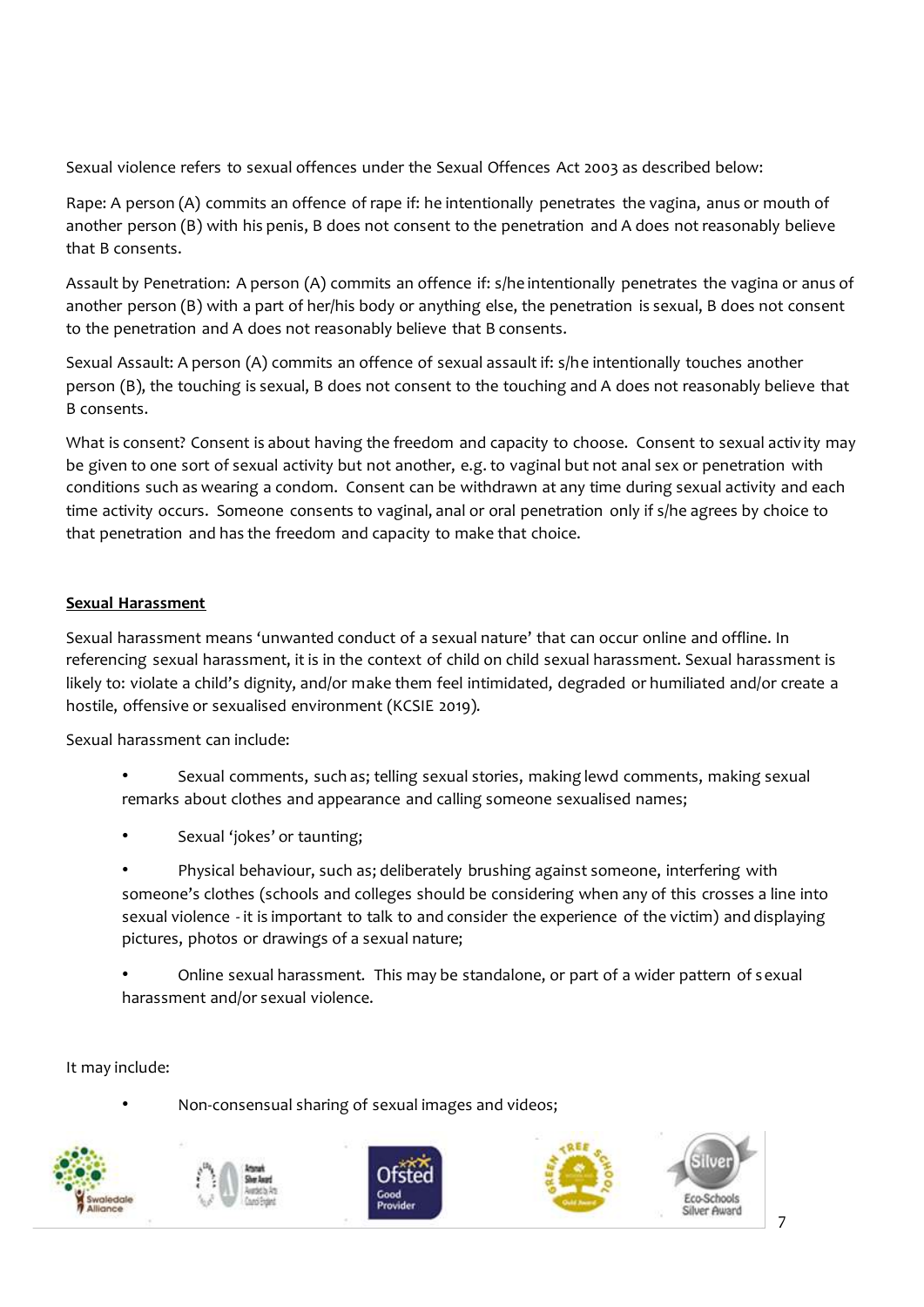- Sexualised online bullying;
- Unwanted sexual comments and messages, including, on social media;
- Sexual exploitation; coercion and threats;
- upskirting

## **Upskirting**

'Upskirting' typically involves taking a picture under a person's clothing without them knowing, with the intention of viewing their genitals or buttocks to obtain sexual gratification, or cause the victim humiliation, distress or alarm. It is now a criminal offence. (KCSIE, 2019)

## **Bullying (inclusive of all types)**

The new definition of bullying is, 'a person who habitually seeks to harm or intimidate those who they perceive as vulnerable'. (Taken from the Oxford, Cambridge and Collins dictionary, updated 2018)

Bullying is behaviour by an individual or group, repeated over time, that intentionally hurts another individual or group either physically or emotionally. Bullying can take many forms (for instance, cyber-bullying via text messages, social media or gaming, which can include the use of images and video) and is often motivated by prejudice against particular groups, for example on grounds of race, religion, gender, sexual orientation, special educational needs or disabilities, or because a child is adopted, in care or has caring responsibilities. It might be motivated by actual differences between children, or perceived differences.

Many experts say that bullying involves an imbalance of power between the perpetrator and the victim. This could involve perpetrators of bullying having control over the relationship which makes it difficult for those they bully to defend themselves. The imbalance of power can manifest itself in several ways, it may be physical, psychological (knowing what upsets someone), derive from an intellectual imbalance, or by having access to the support of a group, or the capacity to socially isolate. It can result in the intimidation of a person or persons through the threat of violence or by isolating them either physically or online.

Low-level disruption and the use of offensive language can in itself have a significant impact on its target. If left unchallenged or dismissed as banter or horseplay it can also lead to reluctance to report other behaviour.

(Preventing and Tackling Bullying July 2017)

## **Online bullying**

Online bullying is the use of phones; instant messaging, e-mail, chat rooms or social networking sites such as Facebook and Twitter to harass threaten or intimidate someone for the same reasons as stated above.

It is important to state that Online bullying can very easily fall into criminal behaviour under the Malicious Communications Act 1988 under section 1 which states that electronic communications which are indecent or grossly offensive, convey a threat or false information or demonstrate that there is an intention to cause

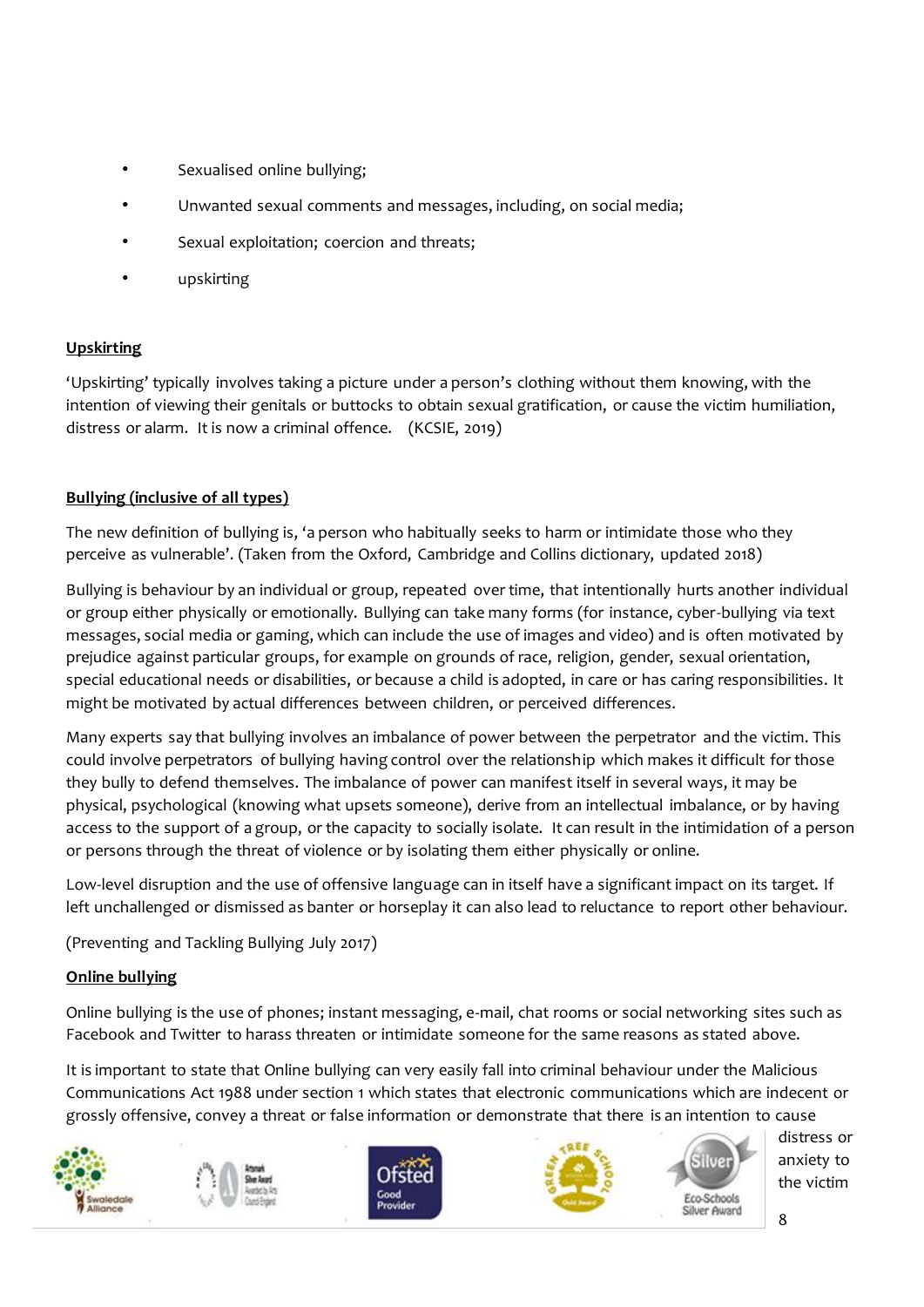would be deemed to be criminal. This is also supported by the Communications Act 2003, Section 127 which states that electronic communications which are grossly offensive or indecent, obscene or menacing, or false, used again for the purpose of causing annoyance, inconvenience or needless anxiety to another could also be deemed to be criminal behaviour.

If the behaviour involves the use of taking or distributing sexual images of young people under the age of 18 then this is also a criminal offence under the Sexual Offences Act 2003. Outside of the immediate support young people may require in these instances, the school will have no choice but to involve the police to investigate these situations.

# **Sexting (Youth Involved Imagery)**

'Youth Involved' includes children sharing images that they, or another child, have created themselves and

'imagery' covers both still photos and moving videos (and this is what is meant by reference to imagery throughout the policy), and

A judgement of whether something is 'decent' is both a value judgement and dependent on context. The term 'sexual' is clearer than 'indecent'. (Farrer and Co, 2019)

Sexting (more commonly known as) is when someone sends or receives a sexually explicit text, image or video. This includes sending 'nude pics', 'rude pics' or 'nude selfies'. Pressuring someone into sending a nude picture can occur in any relationship, to anyone, whatever their age, gender or sexual preference.

However, once the image is taken and sent, the sender has lost control of the image and these images could end up anywhere. By having in their possession, or distributing, indecent images of a person under 18 on to someone else, young people are not even aware that they could be breaking the law as stated as these are offences under the Sexual Offences Act 2003.

## **Initiation/Hazing**

Hazing is a form of initiation ceremony which is used to induct newcomers into an organisation such as a private school, sports team etc. There are a number of different forms, from relatively mild rituals to severe and sometimes violent ceremonies.

The idea behind this practice is that it welcomes newcomers by subjecting them to a series of trials which promote a bond between them. After the hazing is over, the newcomers also have something in common with older members of the organisation, because they all experienced it as part of a rite of passage. Many rituals involve humiliation, embarrassment, abuse, and harassment.

## **Prejudiced Behaviour**

The term prejudice-related bullying refers to a range of hurtful behaviour, physical or emotional or both, which causes someone to feel powerless, worthless, excluded or marginalised, and which is connected with

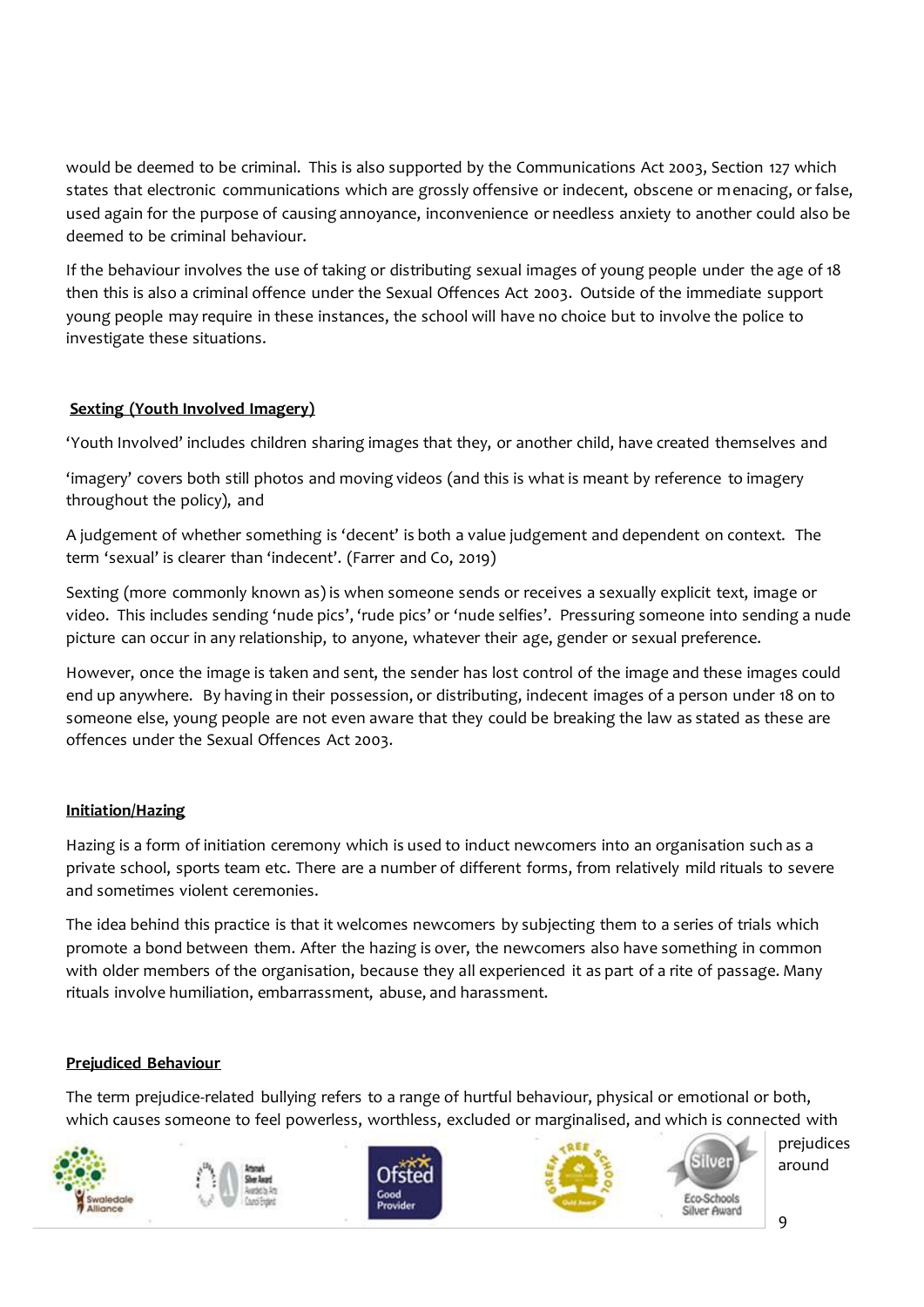belonging, identity and equality in wider society – in particular, prejudices to do with disabilities and special educational needs, ethnic, cultural and religious backgrounds, gender, home life, (for example in relation to issues of care, parental occupation, poverty and social class) and sexual identity (homosexual, bisexual, transsexual).

## **Teenage Relationship Abuse**

Teenage relationship abuse is defined as a pattern of actual or threatened acts of physical, sexual, and/or emotional abuse, perpetrated by an adolescent (between the ages of 13 and 18) against a current or former partner. Abuse may include insults, coercion, social sabotage, sexual harassment, threats and/or acts of physical or sexual abuse. The abusive teen uses this pattern of violent and coercive behaviour, in a heterosexual or same gender relationship, in order to gain power and maintain control over the partner.

## **Measuring the Behaviour**

Simon Hackett's continuum of behaviour (taken from Farrer and Co. 2017) can be a useful guide to measure the behaviour that has occurred and consider the circumstances around the incident (s).

The continuum looks at whether it:

- is socially acceptable
- involves a single incident or has occurred over a period of time
- is socially acceptable within the peer group
- is problematic and concerning
- involves any overt elements of victimisation or discrimination e.g. related to race, gender, sexual orientation, physical, emotional, or intellectual vulnerability
- involves an element of coercion or pre-planning
- involves a power imbalance between the child/children allegedly responsible for the behaviour and the child/children allegedly the subject of that power
- involves a misuse of power

Behaviour which is not abusive at first may potentially become abusive quickly or over time. Intervening early and addressing any inappropriate behaviour which may be displayed by a child is vital and could potentially prevent their behaviour from progressing on a continuum to become problematic, abusive and/or violent and ultimately requiring (greater/more formal) engagement with specialist external and/or statutory

agencies.



co-Schools Iver Award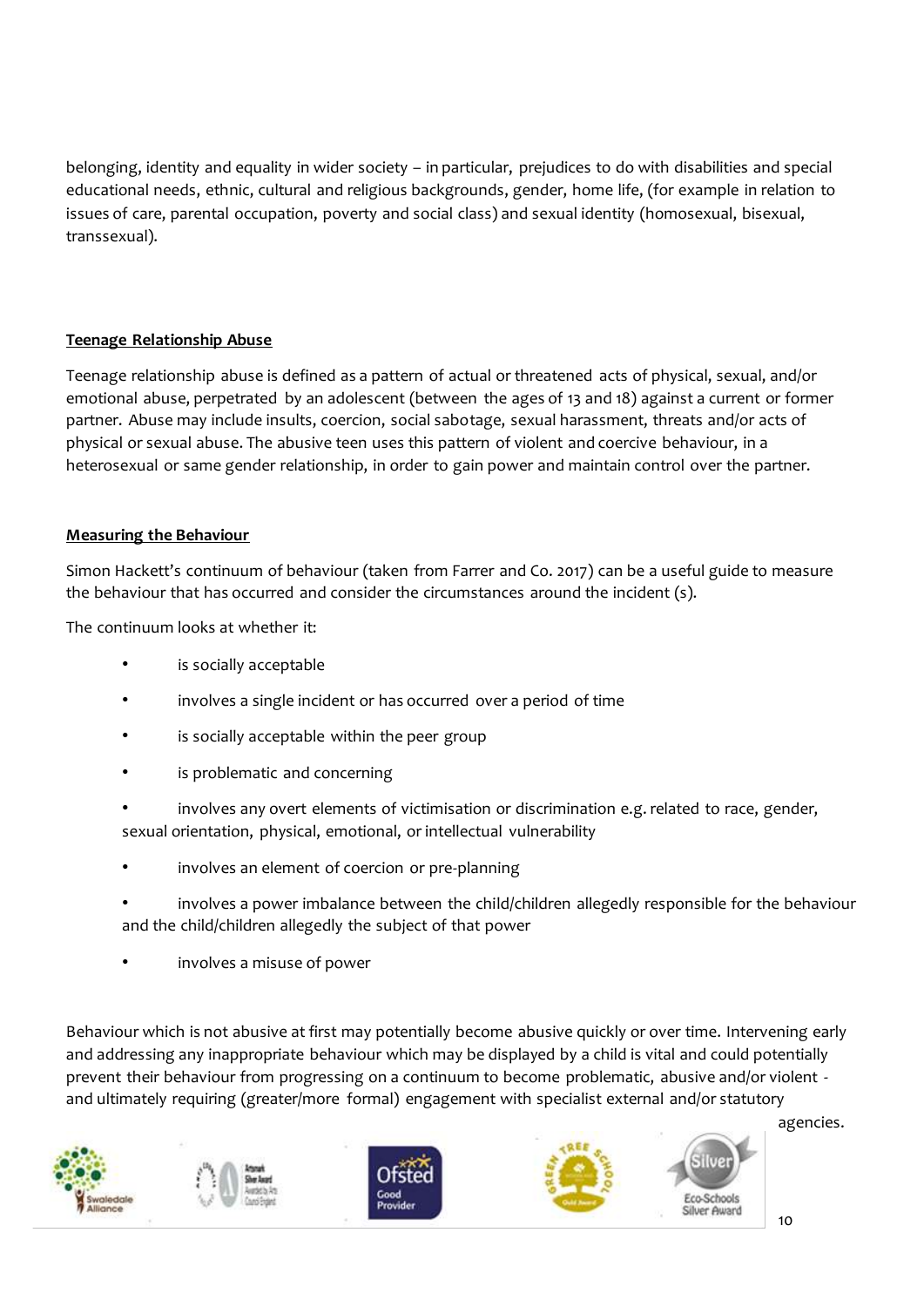## **Expected Action Taken From All Staff**

All staff should be alert to the well-being of children and young people and to signs of abuse, and should engage with these signs, as appropriate, to determine whether they are caused by peer on peer abuse. However, staff should be mindful of the fact that the way(s) in which children will disclose or present with behaviour(s) as a result of their experiences will differ (Farrer and Co. 2019).

Although the type of abuse may have a varying effect on the alleged victim and alleged perpetrator of the harm, these simple steps can help clarify the situation and establish the facts before deciding the consequences for those involved in perpetrating harm.

It is important to deal with a situation of peer abuse immediately and sensitively. It is necessary to gather the information as soon as possible to get a true, accurate account of the facts around what has happened, so that nothing is forgotten. It is equally important to deal with it sensitively and think about the language used and the impact of that language on both the children and the parents when they become involved. For example; do not use the word perpetrator, this can quickly create a 'blame' culture and leave a child labelled.

In all cases of peer on peer abuse it is necessary that all staff are trained in dealing with such incidents, talking to young people and instigating immediate support in a calm and consistent manner. Staff should not be prejudiced, judgemental, dismissive or irresponsible in dealing with such sensitive matters.

Staff should also be mindful of contextual safeguarding and that wider safeguarding concerns may influence the child's account of the event(s). Alongside this peer pressure and the impact of sharing information about the incident(s) may also influence a child's account.

## **Gather the Facts**

In cases specifically relating to Sexual violence and sexual harassment, part 5 of Keeping Children Safe in Education, 2019 states that two members of staff (preferably one being the Designated Safeguarding Lead) should be present to manage the report, *where possible*.

The most appropriate member of staff with the best relationship with the child should be the person alongside the child who wishes to disclose wherever possible. However, staff should always be aware that children may choose to disclose to any member of staff that they feel most comfortable with and therefore all staff need basic training in managing disclosures. In any circumstance the member of staff must make clear to the child that they cannot maintain confidentiality if what is being shared has put or will put the child or another person at risk of harm.

In all circumstances, staff need to speak to all the young people involved separately, gain a statement of facts from them and use **consistent language** and **open questions** for each account. The easiest way to do this is not to have a line of questioning but to ask the young people to tell you what happened. Only interrupt the young person from this to gain clarity with open questions, 'where, when, why, who'. (What happened? Who observed the incident? What was seen? What was heard? Did anyone intervene?) A full and clear record of exactly what the young person has said in their own language should be made (and no individual

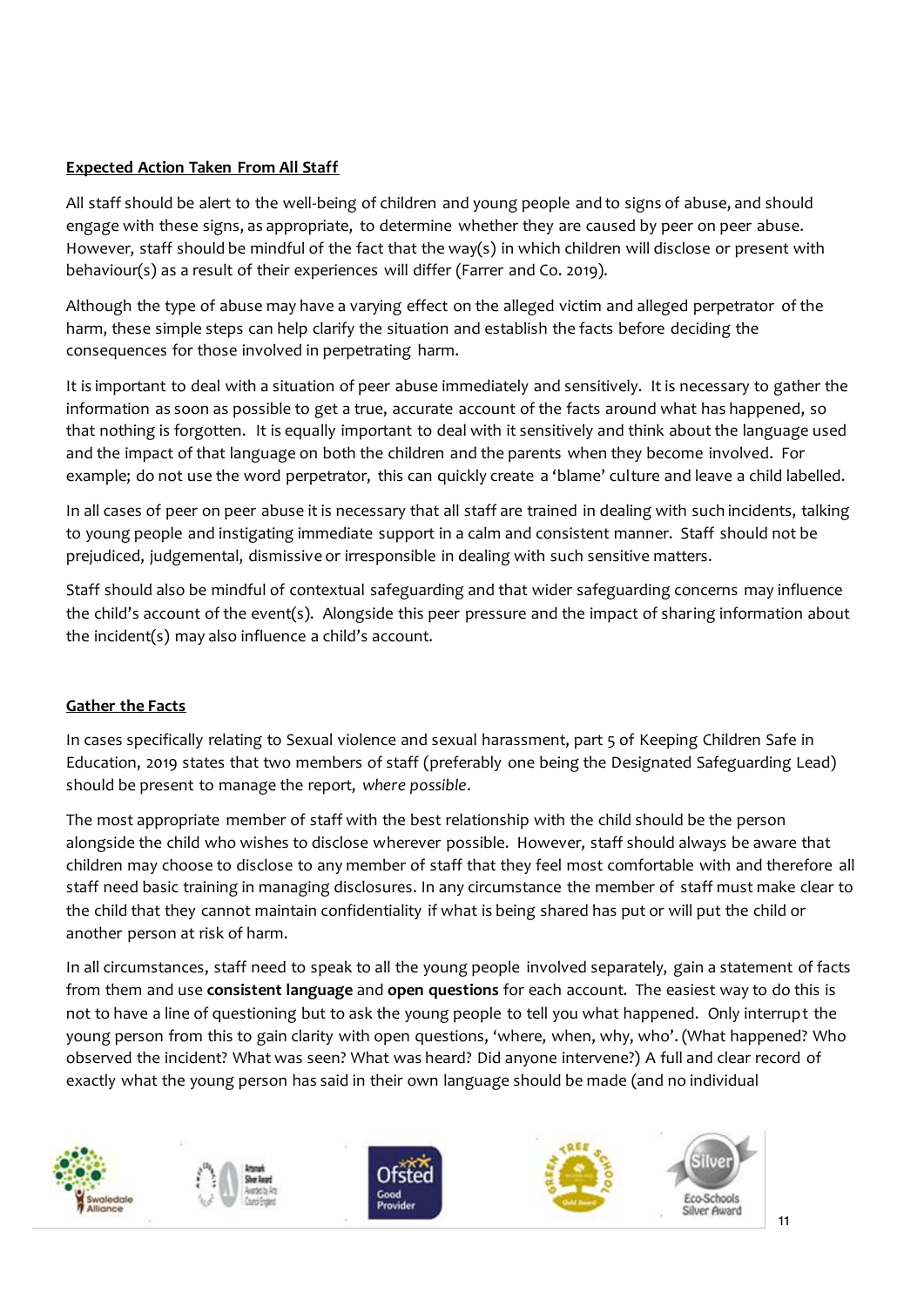interpretation of the facts made which could impact on the disclosure) and stored following each school/setting's own recording protocols (paper or electronic systems).

## **Consider the Intent (begin to Risk Assess)**

Has this been a deliberate or contrived situation for a young person to be able to harm another?

## **Decide On Your Next Course Of Action**

If from the information that you gather you believe any young person to be at risk of significant harm you must make a safeguarding referral to social care immediately (where a crime has been committed the police should be involved also). This action would, in most circumstances be undertaken by the Designated Safeguarding Lead but in the event of their absence the referral can be made by another member of staff. If this is the case, once social care has been contacted and made a decision on what will happen next then you will be informed on your next steps.

If social care and the police intend to pursue this further they may ask to interview the young people in school or they may ask for parents to come to school to be spoken to also. It is important to be prepared for every situation and the potential time it may take.

It may also be that social care feel that it does not meet their criteria in which case you may challenge that decision, with that individual or their line manager. If on discussion however, you agree with the decision, you may then be left to inform parents.

## **Informing Parents**

If, once appropriate advice has been sought from police/social care you have agreement to inform parents or have been allocated that role from the other services involved then you need to inform the parents as soon as possible. If services are not going to be involved then equally, this information may need to be shared with parents. Parents would not be informed if by doing so the child was put at further risk of significant harm.

If a young person is deemed to be 'Gillick Competent' following the 'Fraser' guidelines and does not wish you to share the information with parents, then the school must consider this especially for example if the young person is pregnant and this is why they are being bullied (unless this has occurred through significant harm in which case a criminal/social care case is likely or the young person is under the age of 13).

In all circumstances where the risk of harm to the child is evident then the school should encourage the young person to share the information with their parent or even with them (they may be scared to tell parents that they are being harmed in any way). Where school can evidence they are acting in the best interests of the young person they would not be criticised, however this would be the case if they actively breached the rights and choices of the young person.

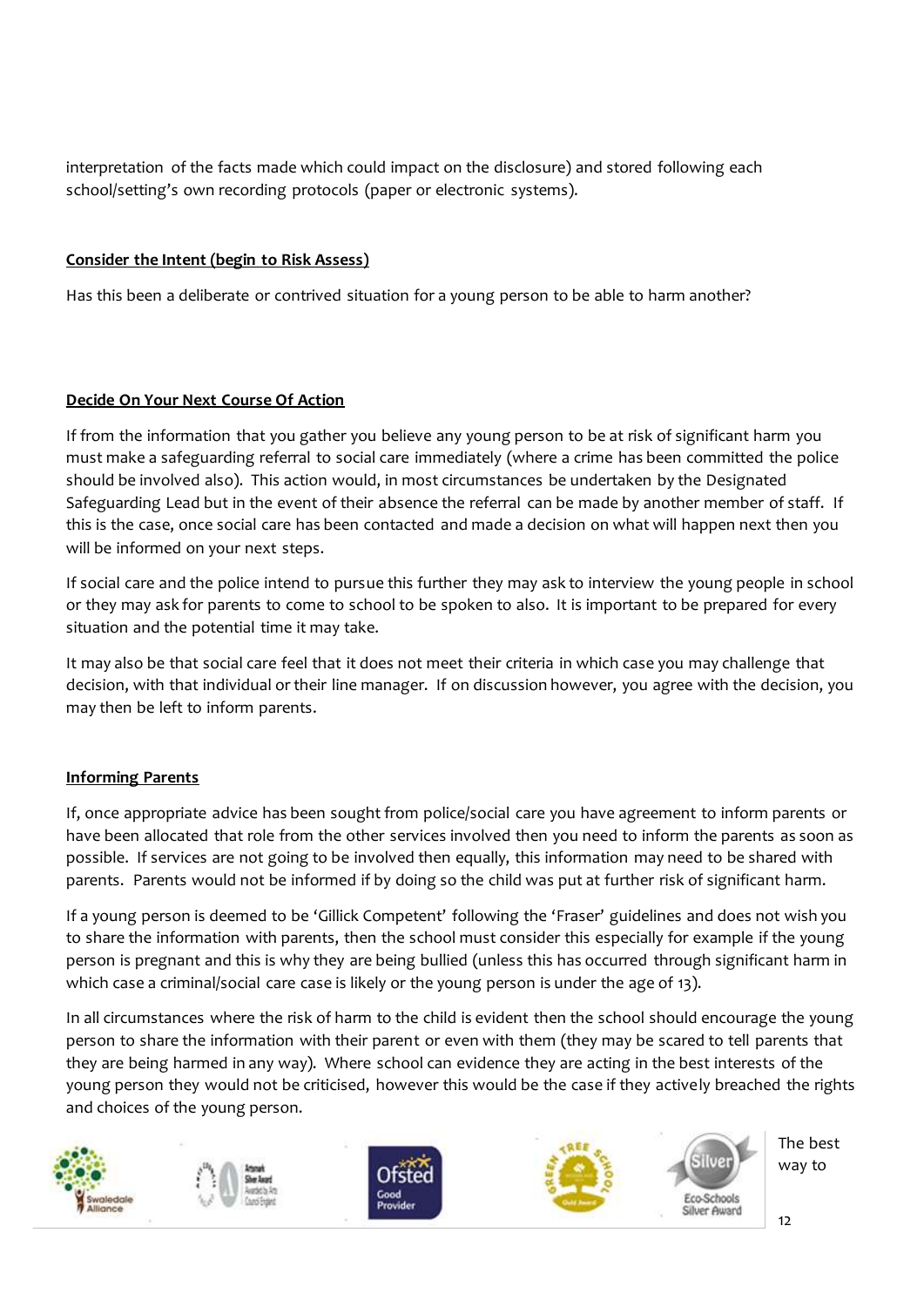inform parents is face to face. Although this may be time consuming, the nature of the incident and the type of harm/abuse a young person may be suffering can cause fear and anxiety to parents whether their child is the child who was harmed or who harmed another.

#### **Points to consider:**

#### **What is the age of the children involved?**

How old are the young people involved in the incident and is there any age difference between those involved? (In relation to sexual exploration, children under the age of 5, in particular 1-4 year olds who are learning toileting skills may show a particular interest in exploration at around this stage. This, however should not be overlooked if other issues arise (see following)

#### **Where did the incident or incidents take place?**

Was the incident in an open, visible place to others? If so was it observed? If not, is more supervision required within this particular area?

#### **What was the explanation by all children involved of what occurred?**

Can each of the young people give the same explanation of the incident and also what is the effect on the young people involved? Is the incident seen to be bullying for example, in which case regular and repetitive? Is the version of one young person different from another and why?

#### **What is each of the children's own understanding of what occurred?**

Do the young people know/understand what they are doing? E.g. do they have knowledge of body parts, of privacy and that it is inappropriate to touch? Is the young person's explanation in relation to something they may have heard or been learning about that has prompted the behaviour? Is the behaviour deliberate and contrived? Does the young person have understanding of the impact of their behaviour on the other person?

In dealing with an incident of this nature the answers are not always clear cut. If you are concerned or unsure as to whether or not there is any risk involved, please seek advice from Children's Services Social Care.

#### **Repetition**

Has the behaviour been repeated to an individual on more than one occasion? In the same way it must be considered has the behaviour persisted to an individual after the issue has already been discussed or dealt with and appropriately resolved?

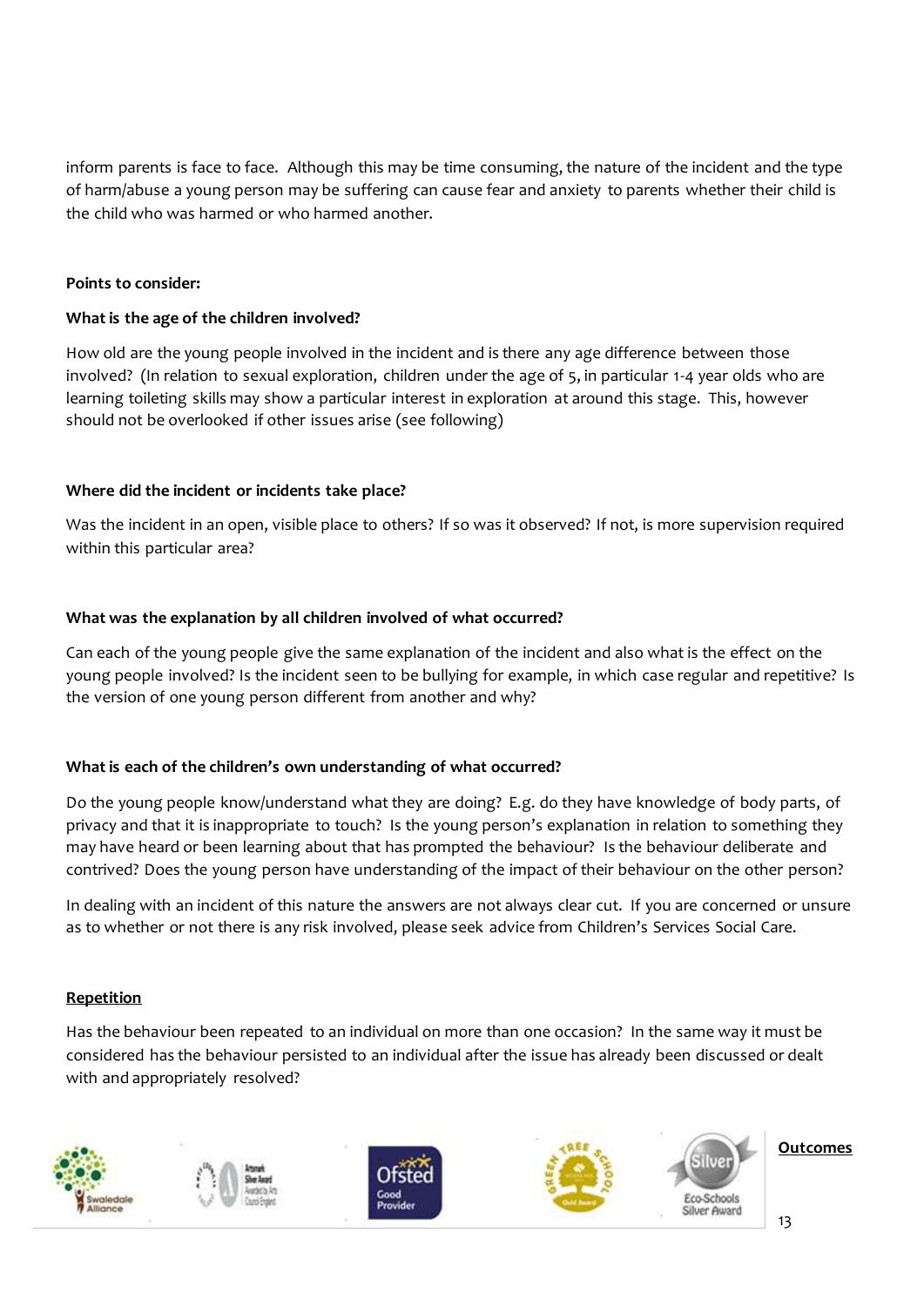The outcome of the investigation will follow your local threshold guidance. Therefore, either a referral has been made to either the police/social care for a full investigation (tier 4). It may have resulted in Children's Services undertaking a further assessment (Tier 3) or as a school/setting you may have identified additional services/intervention that are non-statutory and in which case completed an early help assessment (Tier 2). It may be that on investigation, a decision has been made to handle the incident (s) internally and which case the school may implement a risk assessment plan (Tier 1).

In any of the above outcomes the school has a duty of care to manage the education needs of both children/young people in which case a risk assessment plan may be needed irrespective of the outcome.

## **Next Steps**

Once the outcome of the incident(s) has been established it is necessary to ensure future incidents of abuse do not occur again and consider the support and intervention required for those involved.

## **For the young person who has been harmed (alleged victim)**

What support they require depends on the individual young person. It may be that they wish to seek counselling or one to one support via a mentor. It may also be that they feel able to deal with the incident(s) on their own or with support of family and friends. In which case it is necessary that this young person continues to be monitored and offered support should they require it in the future. If the incidents are of a bullying nature, the young person may need support in improving peer groups/relationships with other young people or some restorative justice work with all those involved may be required.

Other interventions that could be considered may target a whole class or year group for example a speaker on cyber bullying, relationship abuse etc. It may be that through the continued curriculum of PHSE and SMSC that certain issues can be discussed and debated more frequently.

If the young person feels particularly vulnerable it may be that a risk assessment can be put in place for them whilst in school so that they have someone named that they can talk to, support strategies for managing future issues and identified services to offer additional support.

## **For the young person who has displayed harmful behaviour (alleged perpetrator)**

In this circumstance it is important to find out why the young person has behaved in such a way. It may be that the young person is experiencing their own difficulties and may even have been harmed themselves in a similar way. In such cases support such as one to one mentoring or counselling may also be necessary. Particular support from identified services may be necessary through an early help referral and the young person may require additional support from family members.

Once the support required to meet the individual needs of the young person has been met, it is important that young person receives a consequence for their behaviour. This may be in the form of restorative justice e.g. making amends with the young person they have targeted if this has been some form of bullying. In the

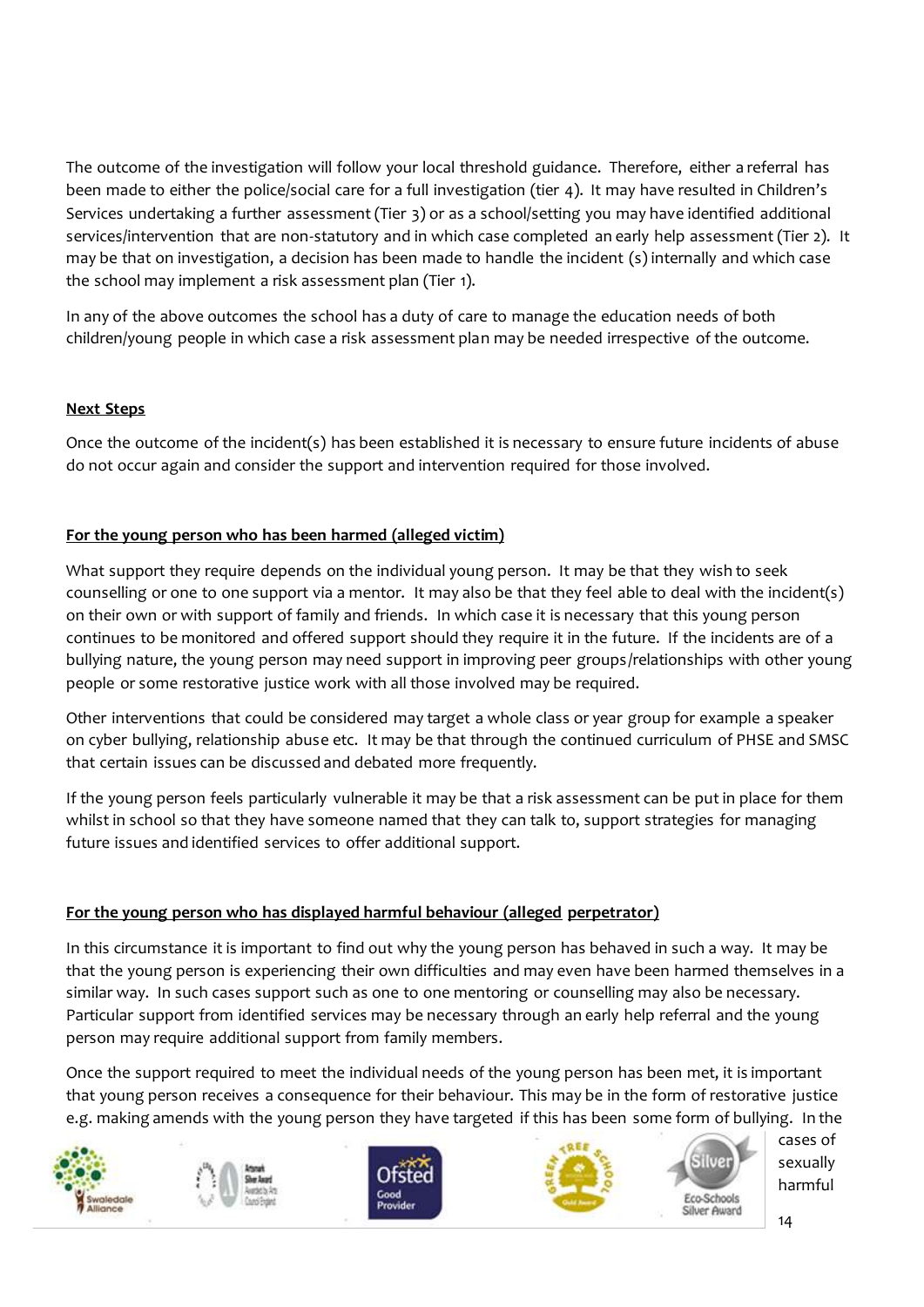behaviour it may be a requirement for the young person to engage in one to one work with a particular service or agency (if a crime has been committed this may be through the police or youth offending service). If there is any form of criminal investigation ongoing it may be that this young person cannot be educated on site until the investigation has concluded. In which case, the young person will need to be provided with appropriate support and education whilst off site.

Even following the conclusion of any investigation the behaviour that the young person has displayed may continue to pose a risk to others in which case an individual risk assessment may be required. This should be completed via a multiagency response to ensure that the needs of the young person and the risks towards others are measured by all of those agencies involved including the young person and their parents. This may mean additional supervision of the young person or protective strategies if the young person feels at risk of engaging in further inappropriate or harmful behaviour.

The school may also choose a punishment as a consequence such as exclusion or internal exclusion/inclusion/seclusion for a period of time to allow the young person to reflect on their behaviour.

# **After Care**

It is important that following the incident the young people involved continue to feel supported and receive help even if they have stated that they are managing the incident. Sometimes the feelings of remorse, regret or unhappiness may occur at a much later stage than the incident. It is important to ensure that the young people do not engage in any further harmful behaviour either towards someone else or to themselves as a way of coping (e.g. self-harm). In which case, regular reviews with the young people following the incident(s) are imperative.

# **Safety Planning**

Safety planning is a positive way of supporting a child who may benefit from a planned approach; this may be either the alleged victim or the alleged perpetrator. Safety plans support the child by considering the behaviours that may be risky and plan ways to manage triggers and to seek support from adults and peers. They are inclusive of parents and staff and are a planned intervention to support young people in feeling secure in the school/setting, helping young people identify behaviours that may leave them feeling anxious or at risk and have strategies that they can apply to keep themselves feeling safe.

## **Disciplinary Action**

Finally and in some circumstances, the school/setting may need to consider whether disciplinary action may be appropriate for any child/children involved – any such action should address the abuse, the causes of it, and attitudes underlying it. Disciplinary action may sometimes be appropriate, including (a) to ensure that the child/children take(s) responsibility for and realise(s) the seriousness of their behaviour; (b) to demonstrate to the child/children and others that peer on peer abuse can never be tolerated; and (c) to ensure the safety and wellbeing of other children. However, these considerations must be balanced against the child's/children's own potential unmet needs and any safeguarding concerns. Before deciding on appropriate action the School